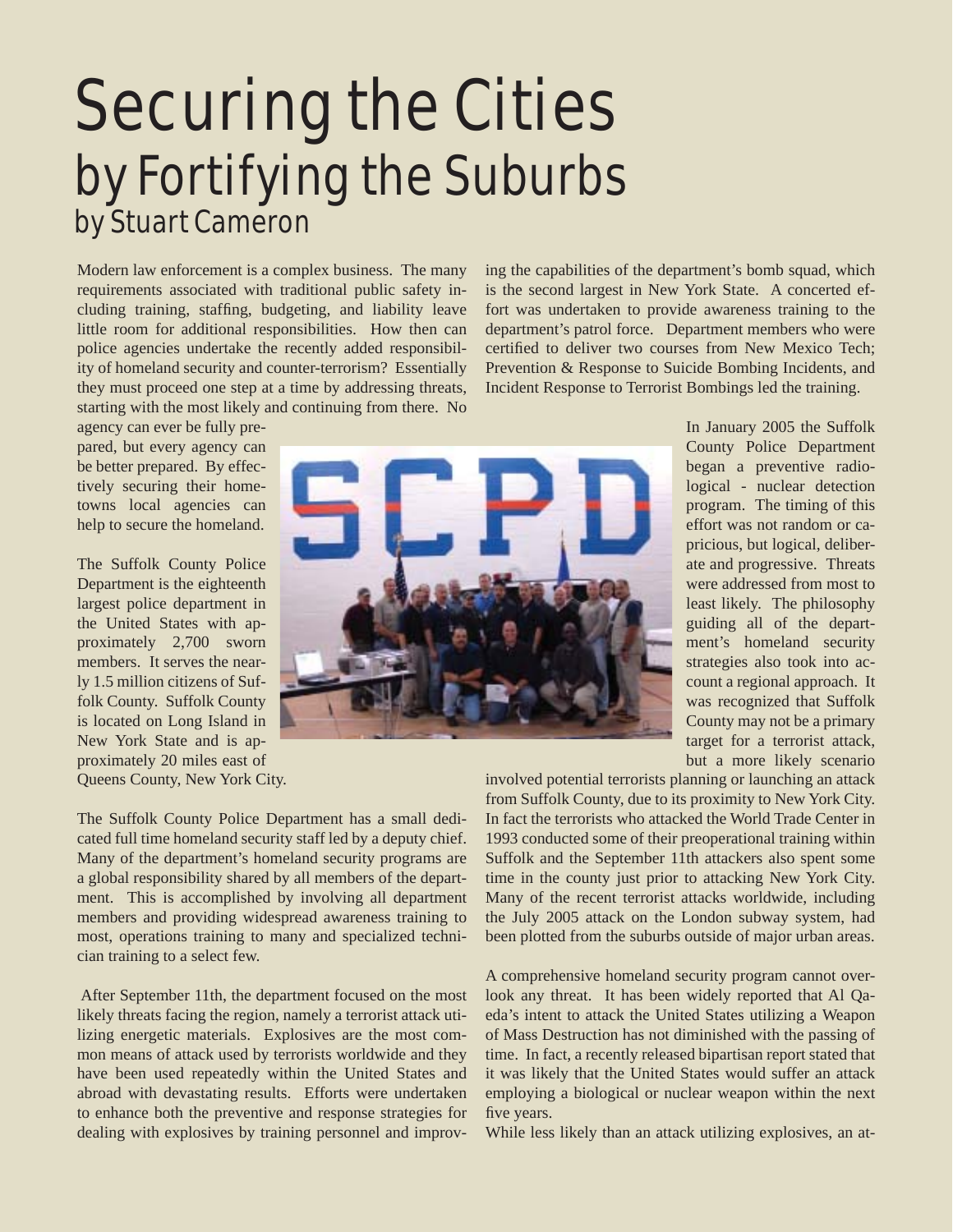

tack utilizing radiological or nuclear materials would be devastating. Continued and unrelenting efforts to obtain this type of weapon by our adversaries might eventually allow them to attempt this type of attack. As a result, the threat of a radiological dispersal device, commonly known as a dirty bomb, or an improvised nuclear device had to be addressed.

The Suffolk County Police Department's Emergency Service Section serves as the department's SWAT team, bomb squad, and Hazardous Materials response unit, among numerous other responsibilities. Members of the Emergency Service Section had been trained to respond to incidents involving radiation for some time, but there was little training or equipment to detect, interdict and potentially prevent an attack utilizing radioactive materials. Additionally, there was minimal knowledge and very little understanding about the effects of radiation within the department outside the Emergency Service Section. Although many urban departments had established preventive radiological programs, these programs were lacking in most suburban departments. A comprehensive proactive strategy to prevent the illicit use of radiological materials within Suffolk County had to be built from the ground up.

Patrol officers from departments across the county were invited to participate in this effort to thoroughly blanket the county with radiation detectors and leave no safe haven for terrorist to build weapons with radiological components. Establishing this strategy was a lengthy and technical effort, with few existing programs to provide guidance or best practices.

The Suffolk County preventive radiological - nuclear detection program made comprehensive radiological training mandatory right from the start. No officer would be provided with equipment that they hadn't been thoroughly trained to operate. Additionally efforts were made to minimize the inconvenience and disruption that the program might cause to the citizens of Suffolk County because there were many legitimate uses of radiological materials. Agencies that had deployed detection equipment quickly found that the most



common radiological detection they encountered was from people who were briefly radioactive due to nuclear medicine treatments. The department's research had discovered that some departments had issued radiological detection equipment to their personnel with little or no training and at times this led to less than desirable results. In one case a man who had undergone a nuclear medicine treatment had been strip searched due to a lack of training and understanding about sources of radioactive materials. Ultimately Suffolk County successfully trained personnel and deployed hundreds of pager sized personal radiation detectors across the entire county. The search for illicit radiological materials could now be undertaken twenty-four hours per day, seven days a week.

As Suffolk County worked to develop their program many similar efforts were underway. The New York City Police Department continued to develop their extensive counterterrorism strategies throughout the city, including a well developed program to detect and interdict radiological materials within the city. New York and New Jersey were also working on state-

wide programs to protect their states from the illicit use of radiological materials, by training and equipping members of their state police and other agencies. To a large extent, these programs developed independently of each other, with only cursory

collaboration.

In April of 2005, National Security

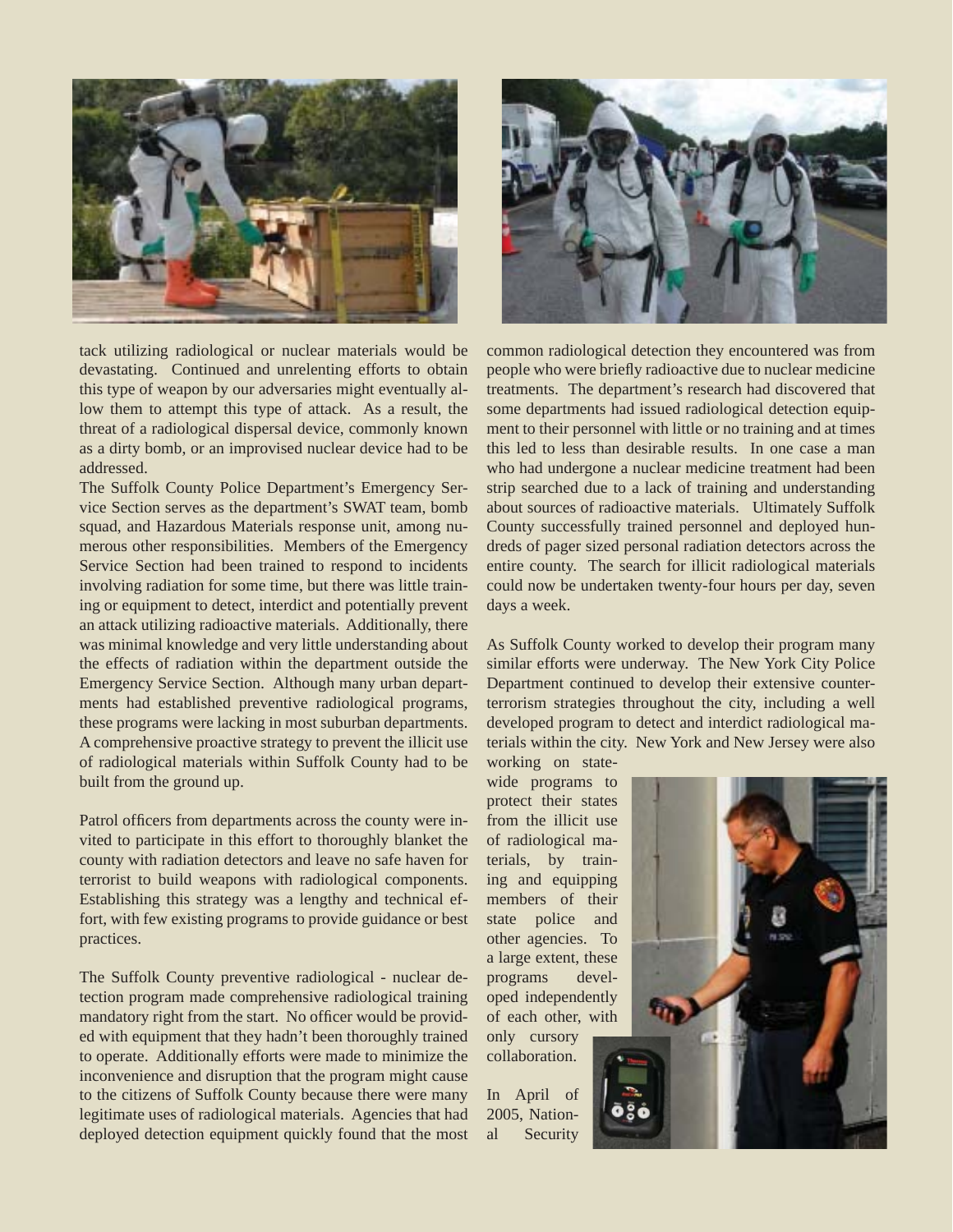Presidential Directive 43 / Homeland Security Presidential Directive 14 established a new national office staffed by personnel from several federal, state and local agencies. The Domestic Nuclear Detection Office, DNDO, was given the responsibility to develop the global nuclear detection architecture and support a domestic detection system capable of preventing a radiological or nuclear attack from occurring within the United States. DNDO recognized, however, that any single strategy could not be one hundred percent effective, so multiple initiatives would have to be developed.

DNDO worked to secure potentially hostile source materials overseas, to increase the detection and interdiction capabilities at our border crossings  $&$  cargo ports and, as a final line of defense, increase the capabilities to detect & interdict radiologi-

cal materials within the United States by working with state and local agencies.

In an effort to engage local law enforcement in the Preventive Radiological Nuclear Detection ( PRND) mission, DNDO worked to develop a curriculum to educate and prepare state and local personnel for this relatively new mission. These new courses would supplement the existing curriculum taught by the Counter-Terrorism Operational Support (CTOS) staff. CTOS has been educating first

responders to safely respond to incidents involving radioactive materials for many years. The Personal Radiation Detector (PRD) course was the first new PRND course to be developed. Its objective is to train officers to properly operate their chosen model of PRD and how to successfully resolve detection events. The PRD course was developed with support from the Suffolk County Police Department and approved for a national roll out in 2006. During this process, CTOS staff was also a critical element in the development of Suffolk County's radiation interdiction program and CTOS staff members willingly lent their expertise to support and develop this effort.

The next PRND course to be developed and approved was the Detector Equipped Law Enforcement (DELE) course. This course was designed to train law enforcement personnel to utilize Radio-Isotope Identification Devices (RIID) to identify radioactive isotopes. Swift and accurate identification of radioactive isotopes is a critical aspect of the strategy, so threats posed by unidentified radioactive materials can be properly evaluated and resolved. The final and most advanced PRND course under development by DNDO is the Advanced PRND Operations Course, APOC. This course will train law enforcement personnel to operate equipment that was previously uti-

lized primarily by Federal or Regional response assets. This training will prepare those who attend it to plan and execute increasingly sophisticated operations, specifically for special event screening.

DNDO recognized the need to enhance the capability to detect potentially hostile radioactive materials within the borders of the United States. The Southeast Transportation Corridor Pilot program and Securing the Cities are two pilot programs to address this concern.

Securing the Cities or STC is a pilot initiative to increase radiation detection and response capabilities around the Nation's highest risk urban areas. The pilot area chosen for STC was the region surrounding New York City. The main idea behind STC is to build radiation detection and interdiction capabilities in law enforcement agencies around high threat major cities.

> Pushing this detection capacity outward also potentially pushes back the timeline, as many recent attacks on major cities have been planned from the suburbs. It is theorized that a detection event in the suburbs could likely occur at an early stage in the planning process, perhaps even before the radiological materials are combined with other components to form a weapon. This is especially important considering the philosophy of suicide terrorism. Terrorists bent upon attacking with a radiological device would be likely to trigger

the device when compromised by law enforcement, even if it hadn't been delivered to the primary target location and would result in their deaths. It is highly unlikely that they would peacefully surrender. Detection of a radiological dispersal device when it is already within a targeted city does not leave many successful tactical options open to law enforcement.

Having detection capabilities in communities surrounding major high threat cities provides early warning while the threat is still a distance away and there's still time to safely interdict it and prevent an attack, rather than mitigating it and suffering the consequences. STC provides the regional partner agencies with a way to both protect their communities, and to discover those who might exploit their communities as the launching ground for another attack against New York City. STC allows New York City to leverage the surrounding law enforcement agencies as a force multiplier in their counter-terrorism efforts, much like they've done to collect intelligence in the United States and abroad.

 In 2006 the Secretary of Homeland Security, Michael Chertoff, approached New York City Mayor Michael Bloomberg about participating in the first pilot of the STC initiative. The

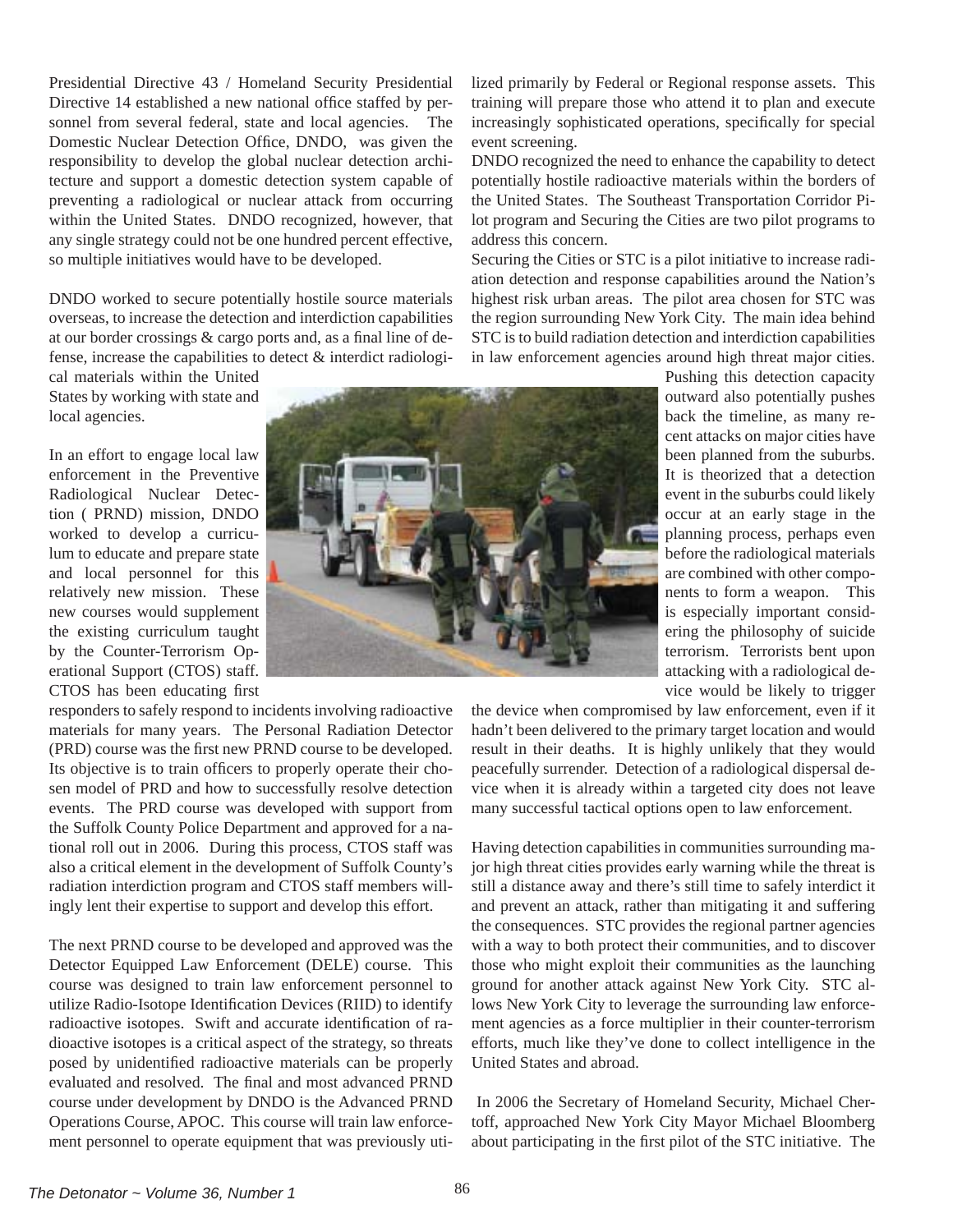NYPD felt that participating in this program would enhance the city's capability to prevent a radiological or nuclear attack from occurring within the city, and in fact the department committed over three million dollars of existing grant money to fund the equipment that was purchased for STC in 2007. The New York City Police Department also volunteered to facilitate and expedite the roll out of the program by purchasing the STC equipment and distributing it to the regional partner agencies. The vast size of the NYPD and its robust purchasing capability allowed it to facilitate this acquisition and distribution process. Much of the equipment that was received by NYPD was distributed to the regional partners and in many cases field deployed within just a matter of weeks. This was by no means an easy task and it highlights the NYPD's strong commitment to this program and homeland security in general.

The first equipment purchased through STC was configured into eighteen identical caches. This worked well and provided a basis for each area in the region to build upon, while rapidly creating interoperable sets of equipment for the regional partners. Combined the eighteen caches contained hundreds of personal radiation detectors and dosimeters; numerous mobile detection systems and kits containing Radio-Isotope Identification Devices & radiation survey meters with Alpha, Beta, Gamma and Neutron probes. These caches would build the foundation for STC and strengthen the region's capabilities quickly and substantially. Prior to STC there was substantial variation of preventative detection capability throughout the region, some agencies had existing programs and others did not.



Several sub-committees were established to provide guidance and to develop the regional concept of operations, ConOps, for the STC program. In keeping with the DNDO's desire for this to be a regional program that was facilitated, but not dictated by the NYPD, several of the committee chairs were selected from among the regional partner agencies. Initially three subcommittees were established including, Con Ops, Training & Exercises, and Equipment. As work progressed the number of sub-committees and working groups grew, as did the level of participation from the regional partner agencies.

Some thought that the STC initiative may fail because the necessary regional cooperation could not be built among the myriad of state, county and local agencies required to support this program. As it turned out nothing could be further from the truth. The first pilot of STC in the New York City region re-



quired the cooperation and unity of law enforcement agencies across three states including hundreds of departments. The initiative included some of the nation's largest departments along with some containing only a handful of personnel. As STC began to roll out through the region, cooperation and unity followed. A diverse group of law enforcement agencies came together in support of the program. Many of those involved in STC believe this almost spontaneous support and cooperation to be the best aspect of the program. The prevailing attitude was, what can we do to support this program? rather than, what will I gain from the program? This cooperation has transcended the STC program and led to other positive benefits, including greater regional planning and cooperative training.

Two letters were sent to Washington DC requesting that the 2008 fiscal year funding appropriations to support the STC initiative be approved. These two letters were both signed by nineteen agency heads from agencies spanning the three host states. Both letters were successful in preventing looming funding cuts and STC has been funded for 2008.

STC has not only provided the region with a common purpose, it has established standardized and uniform operational and reporting procedures, alarm settings, documentation requirements, equipment caches, training requirements, intelligence sharing, units of measure and a coordinated deployment strategy. This was done in an unprecedented multi-state effort. It is hoped that this level of coordination and cooperation will result in a web of radiological detection that is virtually impenetrable. Without a doubt it will result in a significant threat reduction in the participating region.